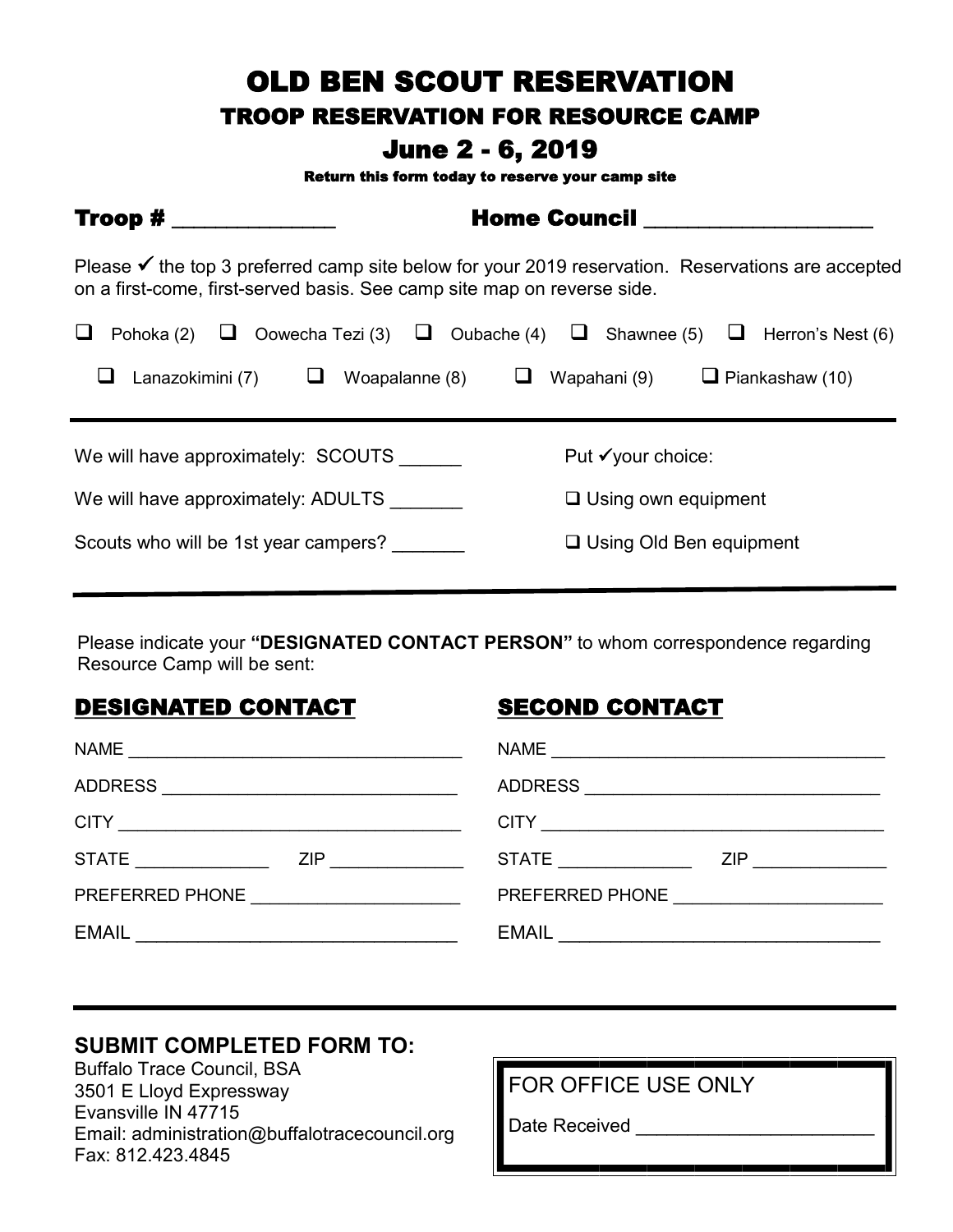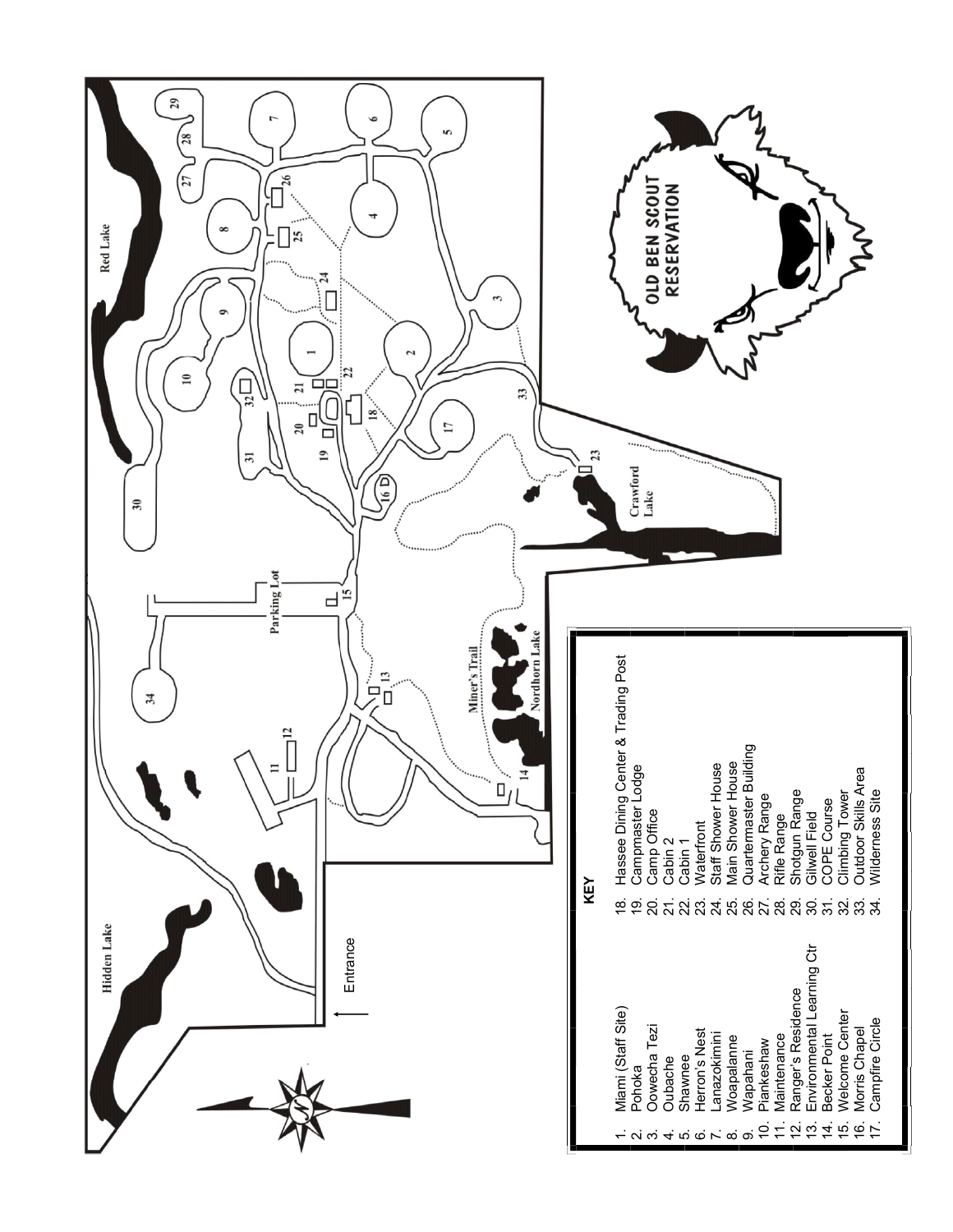| <b>2019 Resource Camp Roster</b>                  |                      |                 |                                       |                                      |
|---------------------------------------------------|----------------------|-----------------|---------------------------------------|--------------------------------------|
|                                                   |                      |                 |                                       |                                      |
| <b>LEADERS</b> (Please type or print information) | <b>Registered</b>    |                 | <b>Fee Paid Comments</b>              |                                      |
| $\mathbf{1}$                                      |                      |                 |                                       |                                      |
| 2                                                 |                      |                 |                                       |                                      |
| 3                                                 |                      |                 |                                       |                                      |
| 4                                                 |                      |                 |                                       |                                      |
| 5                                                 |                      |                 |                                       |                                      |
| <b>SCOUTS</b> (Please type or print information)  | v 1st Year<br>Camper | <b>Fee Paid</b> | <b>Financial</b><br><b>Assistance</b> | <b>Comments</b>                      |
| $\mathbf{1}$                                      |                      |                 |                                       |                                      |
| 2                                                 |                      |                 |                                       |                                      |
| 3                                                 |                      |                 |                                       |                                      |
| 4                                                 |                      |                 |                                       |                                      |
| 5                                                 |                      |                 |                                       |                                      |
| 6                                                 |                      |                 |                                       |                                      |
| 7                                                 |                      |                 |                                       |                                      |
| 8                                                 |                      |                 |                                       |                                      |
| 9                                                 |                      |                 |                                       |                                      |
| 10                                                |                      |                 |                                       |                                      |
| 11                                                |                      |                 |                                       |                                      |
| 12                                                |                      |                 |                                       |                                      |
| 13                                                |                      |                 |                                       |                                      |
| 14                                                |                      |                 |                                       |                                      |
| 15                                                |                      |                 |                                       |                                      |
| 16                                                |                      |                 |                                       |                                      |
| 17                                                |                      |                 |                                       |                                      |
| $18\,$                                            |                      |                 |                                       |                                      |
| 19                                                |                      |                 |                                       |                                      |
| 20                                                |                      |                 |                                       |                                      |
| 21                                                |                      |                 |                                       |                                      |
| 22                                                |                      |                 |                                       |                                      |
| 23                                                |                      |                 |                                       |                                      |
| 24                                                |                      |                 |                                       |                                      |
| 25                                                |                      |                 |                                       |                                      |
|                                                   | <b>TOTAL PAID</b>    |                 |                                       |                                      |
| <b>Event #6033</b><br><b>Date</b> ______________  |                      | Paid \$         |                                       | <b>Receipt #</b> ___________________ |

Fees and roster due by May 6, 2019. Submit to: Buffalo Trace Council, 3501 E Lloyd Expressway, Evansville IN 47715

ī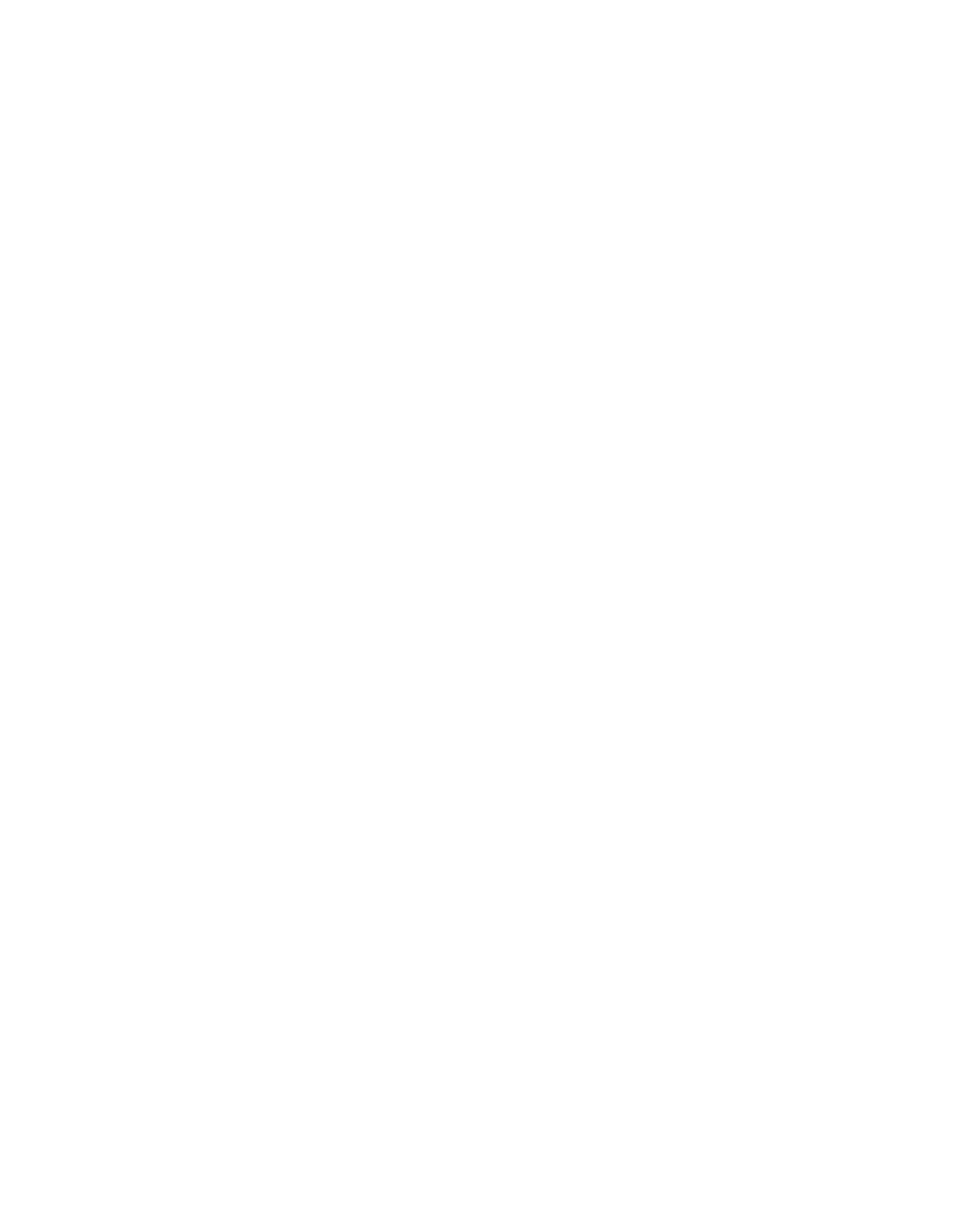## **Camper Medication Form**

|    | $\begin{picture}(150,10) \put(0,0){\line(1,0){10}} \put(15,0){\line(1,0){10}} \put(15,0){\line(1,0){10}} \put(15,0){\line(1,0){10}} \put(15,0){\line(1,0){10}} \put(15,0){\line(1,0){10}} \put(15,0){\line(1,0){10}} \put(15,0){\line(1,0){10}} \put(15,0){\line(1,0){10}} \put(15,0){\line(1,0){10}} \put(15,0){\line(1,0){10}} \put(15,0){\line($ |  |  |  |  |
|----|-----------------------------------------------------------------------------------------------------------------------------------------------------------------------------------------------------------------------------------------------------------------------------------------------------------------------------------------------------|--|--|--|--|
|    |                                                                                                                                                                                                                                                                                                                                                     |  |  |  |  |
| 1. | <b>Medication Required:</b> (To be filled in by parent/guardian)                                                                                                                                                                                                                                                                                    |  |  |  |  |
|    |                                                                                                                                                                                                                                                                                                                                                     |  |  |  |  |
|    |                                                                                                                                                                                                                                                                                                                                                     |  |  |  |  |
|    |                                                                                                                                                                                                                                                                                                                                                     |  |  |  |  |
|    |                                                                                                                                                                                                                                                                                                                                                     |  |  |  |  |
|    |                                                                                                                                                                                                                                                                                                                                                     |  |  |  |  |
|    | This form has been designed to meet the requirements for the Boy Scouts of America. It offers benefits to the Scout in<br>assuring that the proper medication is given at the proper time, to the leader in knowing exactly what the parent/guardian<br>is requesting the leader to do, and to provide a record that the request was carried out.   |  |  |  |  |
|    | NOTE: All prescribed medication must be kept in the original container bearing the physician's name,<br>directions for use, and the patient's name.                                                                                                                                                                                                 |  |  |  |  |
|    |                                                                                                                                                                                                                                                                                                                                                     |  |  |  |  |
|    | 3. Permission by Parent/Guardian to Administer Medication:                                                                                                                                                                                                                                                                                          |  |  |  |  |
|    | Name: Name: Name: Name: Name: Name: Name: Name: Name: Name: Name: Name: Name: Name: Name: Name: Name: Name: Name: Name: Name: Name: Name: Name: Name: Name: Name: Name: Name: Name: Name: Name: Name: Name: Name: Name: Name:                                                                                                                       |  |  |  |  |
|    | Indicate "none" in any space above if left blank.                                                                                                                                                                                                                                                                                                   |  |  |  |  |
|    | I hereby request that my child be administered his/her prescribed medication at camp by the approved Camp Health<br>Officer or the leader(s) listed above. I understand that the medication at camp will be administered exactly as per the<br>directions as prescribed by the above physician.                                                     |  |  |  |  |
|    |                                                                                                                                                                                                                                                                                                                                                     |  |  |  |  |
|    |                                                                                                                                                                                                                                                                                                                                                     |  |  |  |  |
|    |                                                                                                                                                                                                                                                                                                                                                     |  |  |  |  |
|    | 4. Record of Administered Medication:<br>a. If given by Camp Health Officer, it will be posted in the medical log.<br>b. If given by leader, a record must be kept on reverse side of this form.                                                                                                                                                    |  |  |  |  |
| 5. | All medications must be kept in a locked box in the campsite. All medication needing refrigeration will be kept in the<br>Health Office and administered by the Camp Health Officer.                                                                                                                                                                |  |  |  |  |
| 6. | This record must be turned into the Camp Health Officer to become a part of the camp's records at the close of<br>camp.                                                                                                                                                                                                                             |  |  |  |  |

#### **REPRODUCE THIS PAGE & THE REVERSE SIDE FOR YOUR PARENTS**

Rev.011404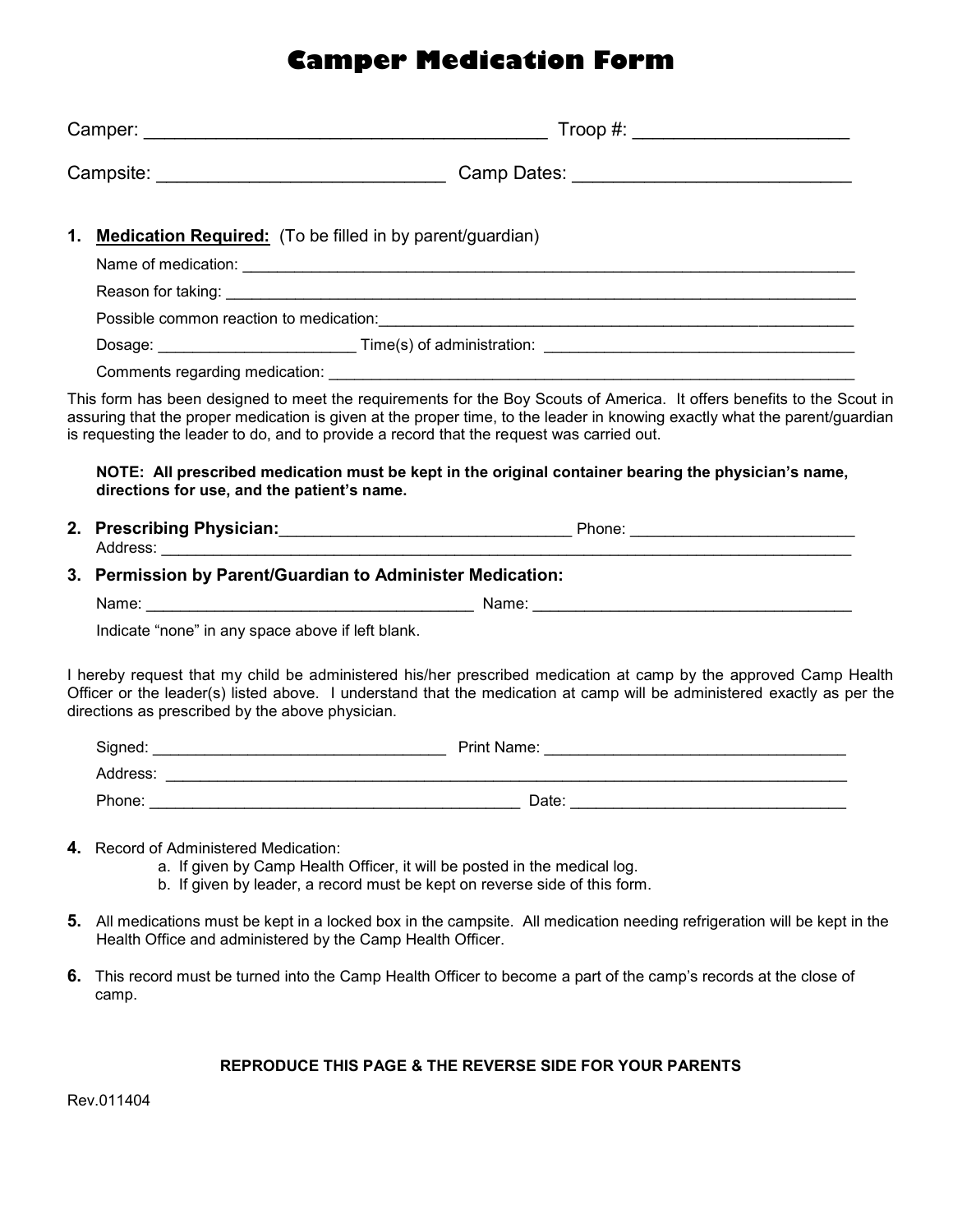### **Record of Medication**

For use by leader authorized to administer medication as prescribed on reverse side.

| <b>Date</b> | <b>Time</b> | <b>Signature of Person Administering Medication</b> |
|-------------|-------------|-----------------------------------------------------|
|             |             |                                                     |
|             |             |                                                     |
|             |             |                                                     |
|             |             |                                                     |
|             |             |                                                     |
|             |             |                                                     |
|             |             |                                                     |
|             |             |                                                     |
|             |             |                                                     |
|             |             |                                                     |
|             |             |                                                     |
|             |             |                                                     |
|             |             |                                                     |
|             |             |                                                     |
|             |             |                                                     |
|             |             |                                                     |
|             |             |                                                     |
|             |             |                                                     |
|             |             |                                                     |
|             |             |                                                     |